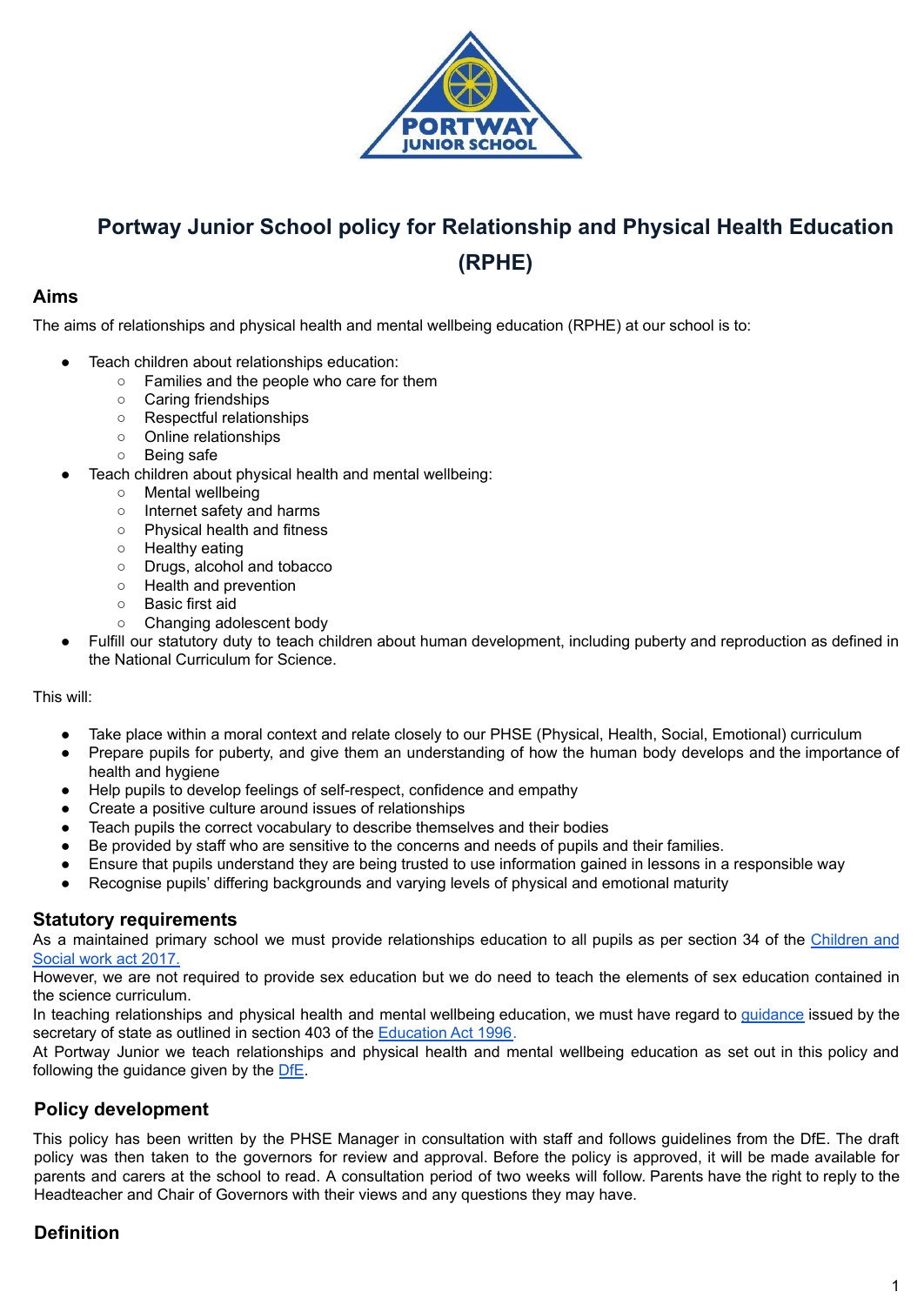Relationships and Physical Health and mental wellbeing Education is about teaching the building blocks of positive relationships and healthy lifestyles. This focuses on friendships, family relationships and relationships with other peers and adults. Children learn about the emotional, social and physical aspects of growing up in an age-appropriate way. They learn about puberty and how their body changes as they become adolescents, how babies grow and develop, body ownership and how they can keep themselves safe.

#### **How we teach** Relationships and Physical Health and mental wellbeing Education

RPHE is taught as part of our Personal, Social, Health Education (PHSE) and uses a scheme of work written by PJS teachers supported with resources from the PHSE Association to support the curriculum. RPHE is normally delivered by class teachers in mixed gender groups, other than when it is deemed more appropriate for topics to be covered in single sex groups.

Assemblies are delivered by the Headteacher and Deputy Headteacher and are themed regularly to cover topics such as friendships, healthy relationships and navigating the online world safely etc. Visiting speakers from the community may be invited in to lead assemblies, e.g. NSPCC representatives and make a valuable contribution to the RPHE curriculum. Teachers are always present during assemblies delivered by staff and visitors and remain responsible for the delivery of the RPHE curriculum.

Relationships Education is present through each PHSE unit and addresses issues such as keeping safe (including e-safety), positive relationships, keeping healthy - both physically and mentally, respecting diversity and showing tolerance towards others. Whilst many aspects of Relationships Education are taught throughout the year, some specific age related aspects are delivered at a pre-planned point during the year. At these times, parents/carers are informed so that they can be involved in supporting their child.

#### **The Physical health and life cycles education programme will:**

Be taught in Year 5. This is part of our science curriculum (life cycles) and PHSE (Personal Health and Social Education). Pupils will be taught about different types of reproduction, including sexual and asexual reproduction in plants and sexual reproduction in animals. Pupils will be able to draw a timeline to indicate stages in the growth and development of humans and will learn about the changes experienced in puberty.

- Be explained to parents prior to the unit beginning in school. Parents will hear about the structure of the programme, how it will be taught and, on request, may view the materials used in lessons.
- Take place in a supportive environment where a clear set of ground rules will be established prior to lessons taking place.
- Use appropriate and quality teaching resources
- Present learning opportunities to allow consideration of attitudes, behaviour and acquisition of skills as well as knowledge
- Help to build children's self-esteem and self-confidence.
- Be taught within the whole school approach, through science and PHSE lessons
- Consider the needs of children with SEND who may need the programme to be delivered differently
- Cover the biological facts in order to inform and help children to develop a mature understanding, to explore feelings and responsibilities and encourage respect towards themselves and others
- Be given in such a manner as to encourage all pupils to have due regard to moral consideration and the values of family life. It will take care to ensure that there is no stigmatization of children based on their home circumstances (families can include single parent families, LGBT parents, families headed by grandparents, adoptive parents, foster parents/carers amongst other structures) along with reflecting sensitively that some children may have a different structure of support around them (for example: looked after children or young carers)
- Provide progression and continuity
- Take account of what the pupils already know and understand
- Prepare boys and girls for the changes that adolescence brings
- Teach pupils how a baby is conceived and born

## **The materials used for our sex education programme are:**

- A range of information books for pupils.
- Educational videos from LilLets, this includes information from GPs and wider sources
- Sanitary products and information supplied by the 'Red Box' project www.redbox.org

For more information about our curriculum, see our curriculum map in Appendix 1.

## **Delivery of RPHE**

RPHE is taught within the science and PHSE curriculum and within the moral context of the importance of healthy relationships.

Relationships Education focuses on teaching the fundamental building blocks and characteristics of positive relationships including: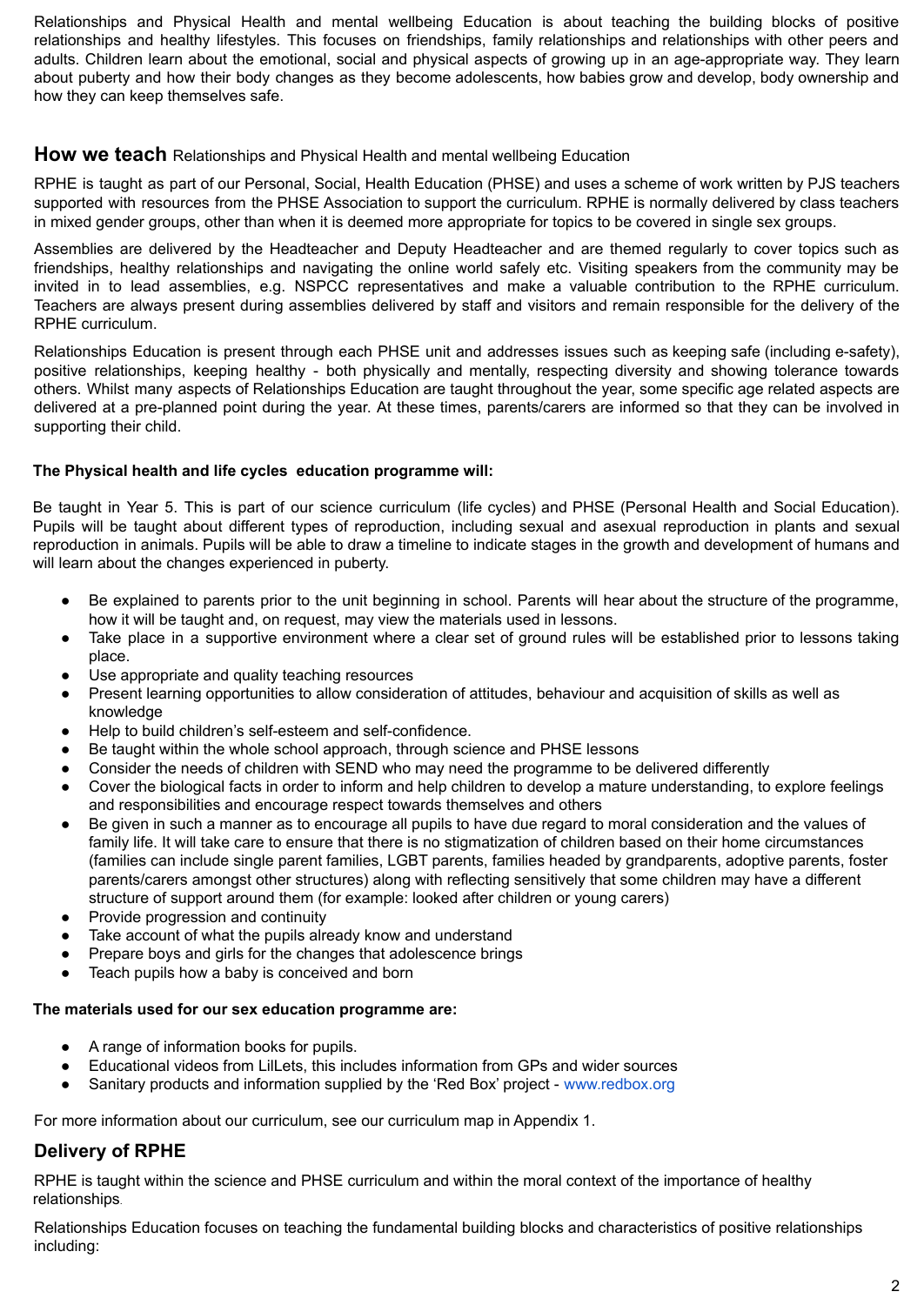- Making Friends, focusing on feelings in relationships
- Ups and Downs in relationships
- It's My Body
- We're All Different
- Changing Relationships
- Keeping Safe Outside of School, including safety online and taking personal responsibility
- Keeping Safe in School
- Risks and Pressures

Appropriate sessions of RPHE will be taught in single-sex groups in order for pupils to be encouraged to speak freely and anonymous question boxes are used to help promote this. Where necessary, learning will be differentiated to meet individual pupils' needs and smaller groups of pupils will be considered.

## **Roles and responsibilities**

The governing board will approve the RPHE policy, and hold the headteacher to account for its implementation.

The headteacher is responsible for ensuring that RPHE is taught consistently across the school, and for managing requests to withdraw pupils from components of RPHE (see section 8).

Staff are responsible for:

- Delivering RPHE in a sensitive way
- Modelling positive attitudes to RPHE
- Monitoring progress
- Responding to the needs of individual pupils
- Responding appropriately to pupils whose parents wish them to be withdrawn from components of RPHE

Staff do not have the right to opt out of teaching RPHE. Staff who have concerns about teaching RPHE are encouraged to discuss this with the headteacher. RPHE education will be taught by qualified teachers in Year 5. Pupils are expected to engage fully in RPHE and, when discussing issues related to RPHE, treat others with respect and sensitivity at all times.

The PHSE Manager is Charlotte Freemantle

## **Parents' right to withdraw**

Parents do not have the right to withdraw their children from Relationships Education.

"Parents are key figures in helping their children to cope with the emotional and physical aspects of growing up.....The teaching offered by schools should be complementary and supportive to the role of parents''..... DFE circular 5/94 (Para7).

Schools should always work in partnership with parents, consulting them on the content of RPHE. The school's programme will complement and support the parental role.

Where parents wish to exert their right to withdraw their children from the non-statutory components of sex education within relationships education, they may do so in writing to the Headteacher. This right does not apply to the National Curriculum elements of the programme, nor to discussion within other lessons outside the planned programme. Parents are not required to give reason or make alternative provision. The pupils who are withdrawn remain the responsibility of the school and alternative work will be provided for them during these sessions. The school is aware that withdrawn children will need to be treated sensitively so that such withdrawal does not result in inappropriate remarks by other children.

## **Training**

The training and advice given will enable teachers to:

- build trust and confidence within the classroom
- negotiate clear parameters with the pupil for working
- become more confident
- understand and support the aims and rationale of the policy
- be aware of legal implications and their professional responsibilities
- use a balanced range of teaching method

## **Monitoring arrangements**

The delivery of RPHE is monitored by the PHSE manager through staff INSET, sampling, pupil conferencing and feedback from parents.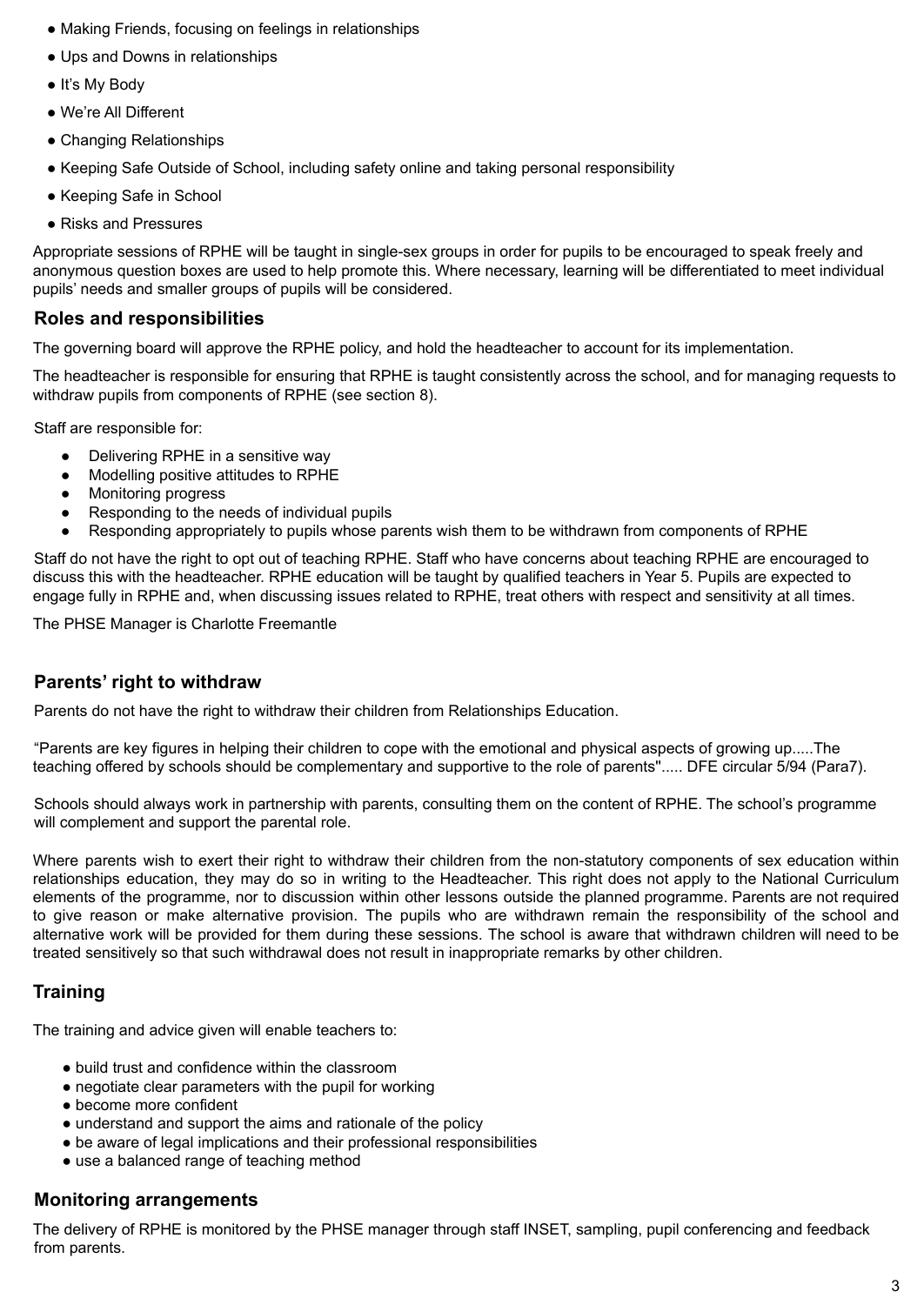Pupils' development in RPHE is monitored by class teachers.

This policy will be reviewed by the PHSE Manager annually. At every review, the policy will be approved by the governing body and the Headteacher.

This policy should be read in conjunction with the following policies:

- Safeguarding and Child Protection policies, including responding to disclosures
- Anti Bullying Policy
- Single Equality Statement
- DfE Keeping Children Safe in Education 2021.
- SEND policy
- Behaviour Policy
- Internet Safety policy

**Review date**: February 2022

**Next review:** 2023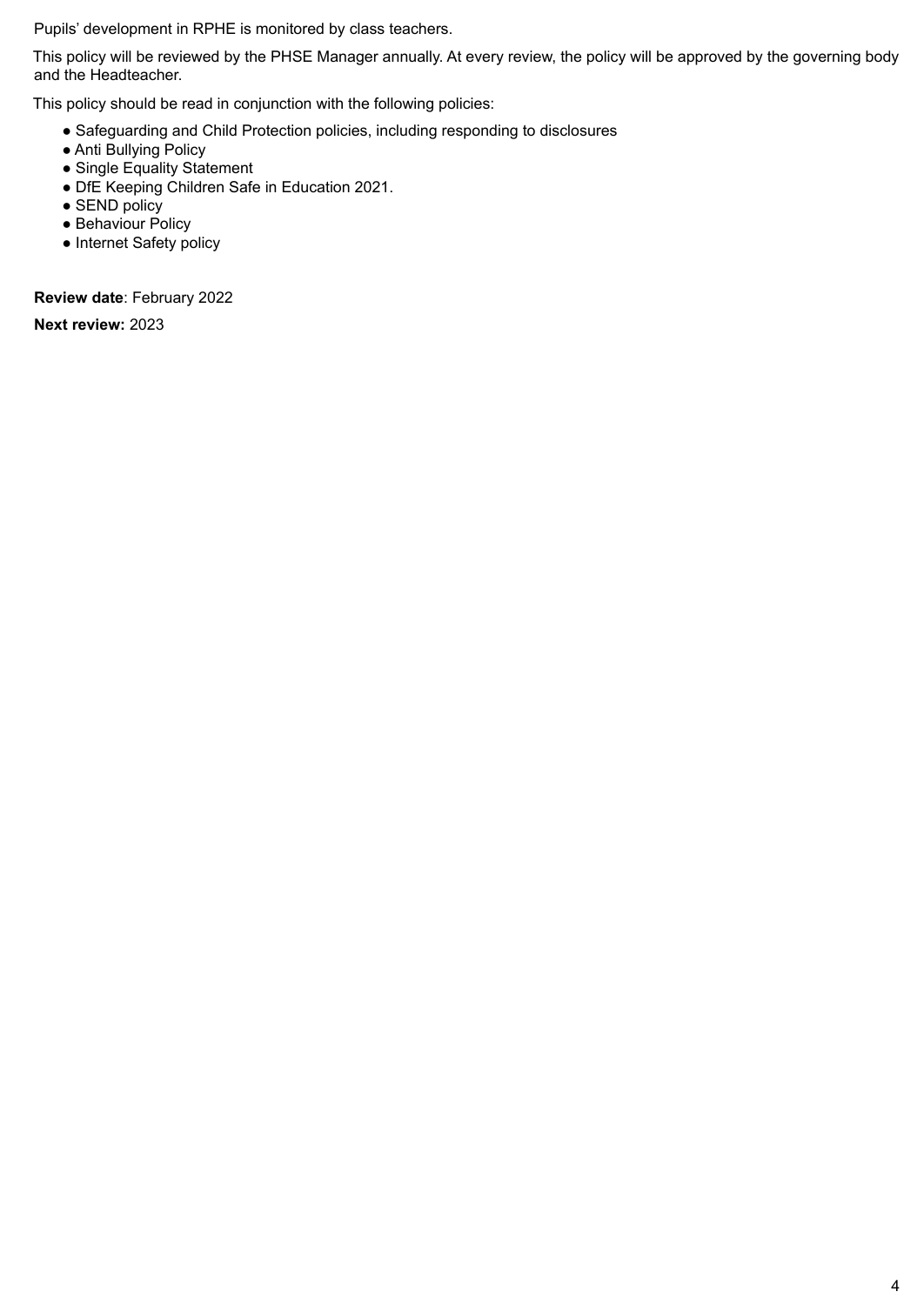**Relationships and Physical Health Education curriculum map (outline taken from HIAS PSHE objectives and outcomes)**

#### **Year 3 Keeping safe in and outside of school.**

Children will be taught and have opportunities to know about bullying, why it happens and the effects it has on people, think about how to deal with bullying and how to stop it happening, know school safety rules, consider *how they contribute to making the school environment a safe place.*

#### Making friends.

*Children will be taught that their actions affect themselves and others, to care about other* people's feelings and to try to see things from their points of view. Within our PSHE lessons, children will *learn about what makes a friend, recognising respectful behaviour, personal* boundaries, the importance of being respectful and polite. Children will be made aware of different types of relationships, including marriage, and those between friends and families, and to develop the skills to be effective *in relationships.*

#### Focus on feelings.

Children will have the opportunity to talk and write about their opinions, and explain their views, on issues that affect themselves and society around them. They will also focus on their actions and the actions that affect themselves and others, to care about other people's feelings and to try to see things from their points of view. As *well as this the children will also learn about the importance of self respect and positive friendships*.

## **Year 4 Ups and downs in relationships.**

During this topic, children will be taught to be aware of different types of relationships, including marriage, and those between friends and families, and to develop the skills to be effective in relationships, know that there are many different patterns of friendship, understand the meaning of friendship and loyalty, be able to be honest.

#### Keeping Safe outside of school.

Children will be taught and have opportunities to know about bullying, why it happens and the effects it has on people, think about how to deal with bullying and how to stop it happening, know school safety rules, consider *how they contribute to making the school environment a safe place. Alongside this, children will focus on identifying hazards from substances at home and at school, knowing and developing an understanding about the range of legal drugs encountered in everyday life, including over-the-counter drugs such as aspirin, drugs which* are prescribed as medicines, tea, coffee, alcohol and tobacco. They will also develop their knowledge of risks and *hazards in the environment and where to go for help*

#### **Year 5 Risks and Pressures.**

*Children will be taught to face new challenges positively by collecting information, looking for help, making responsible choices, and taking action, to develop a positive approach and self-motivation towards personal* safety and risk taking as well as understanding that that pressure to behave in an unacceptable or risky way can come from a variety of sources, including people they know, and how to ask for help and use basic *techniques for resisting pressure to do wrong.*

#### We're all different.

Children will be taught to reflect on spiritual, moral, social and cultural issues, using imagination to understand other people's experiences, to think about the lives of people living in other places and times, and people with *different values and customs as well as being taught to recognise and challenge stereotypes.*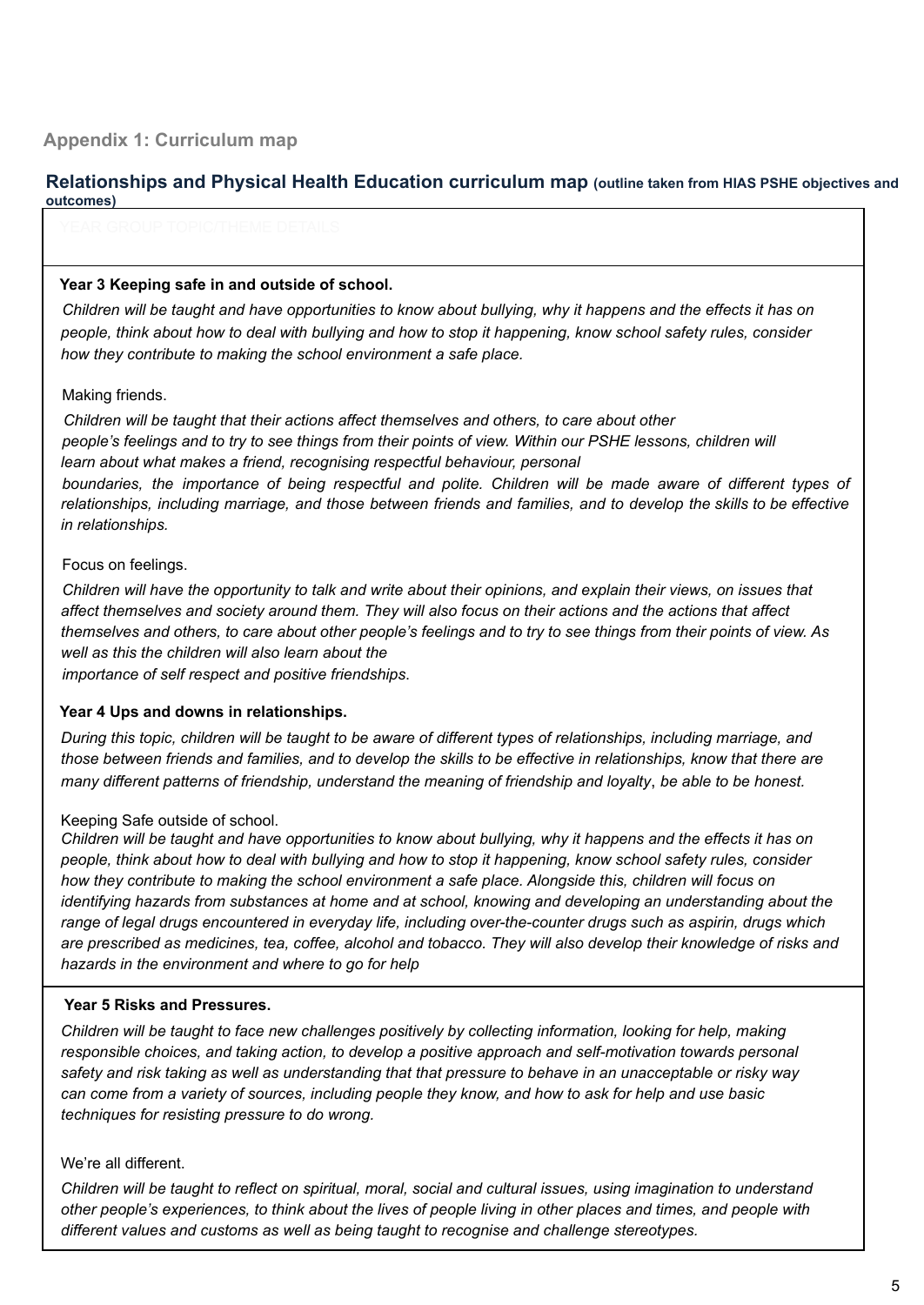#### It's my body.

Focus on recognising, as they approach puberty, how people's emotions change at that time, and how to deal with their feelings towards themselves, their family and others, in a positive way, how the body changes as *they approach puberty and what makes a healthy lifestyle, including the benefits of exercise and healthy eating, what affects mental health, and how to make informed choices.*

#### **Year 6 Taking responsibility for my own safety.**

Children will be taught to recognise the different risks in different situations and then decide how to behave responsibly, including sensible road use, and judging what kind of physical contact is acceptable or unacceptable. They will also focus on understanding that pressure to behave in an unacceptable or risky way can come from a variety of sources, including people they know, and how to ask for help and use basic techniques for resisting *pressure to do wrong.*

Changing Relationships.

Throughout this topic, children will be taught about how the body changes as they approach puberty, to be aware of different types of relationship, including marriage and those between friends and families, and to develop the skills to be effective in relationships as well as being able to recognise the different risks in different situations and then decide how to behave responsibly, including sensible road use, and judging what kind of physical contact is *acceptable or*

*unacceptable.*

| TOPIC                                             | <b>PUPILS SHOULD KNOW</b>                                                                                                                                                                                                                          |
|---------------------------------------------------|----------------------------------------------------------------------------------------------------------------------------------------------------------------------------------------------------------------------------------------------------|
| Families<br>and<br>people<br>who<br>care about me | • That families are important for children growing up because they can give love, security and<br>stability                                                                                                                                        |
|                                                   | • The characteristics of healthy family life, commitment to each other, including in times of<br>difficulty, protection and care for children and other family members, the importance of spending<br>time together and sharing each other's lives |
|                                                   | • That others' families, either in school or in the wider world, sometimes look different from their<br>family, but that they should respect those differences and know that other children's families are also<br>characterised by love and care  |
|                                                   | • That stable, caring relationships, which may be of different types, are at the heart of happy<br>families, and are important for children's security as they grow up                                                                             |
|                                                   | • That marriage represents a formal and legally recognised commitment of two people to each<br>other which is intended to be lifelong                                                                                                              |
|                                                   | • How to recognise if family relationships are making them feel unhappy or unsafe, and how to<br>seek help or advice from others if needed                                                                                                         |

## **Appendix 2: By the end of primary school pupils should know**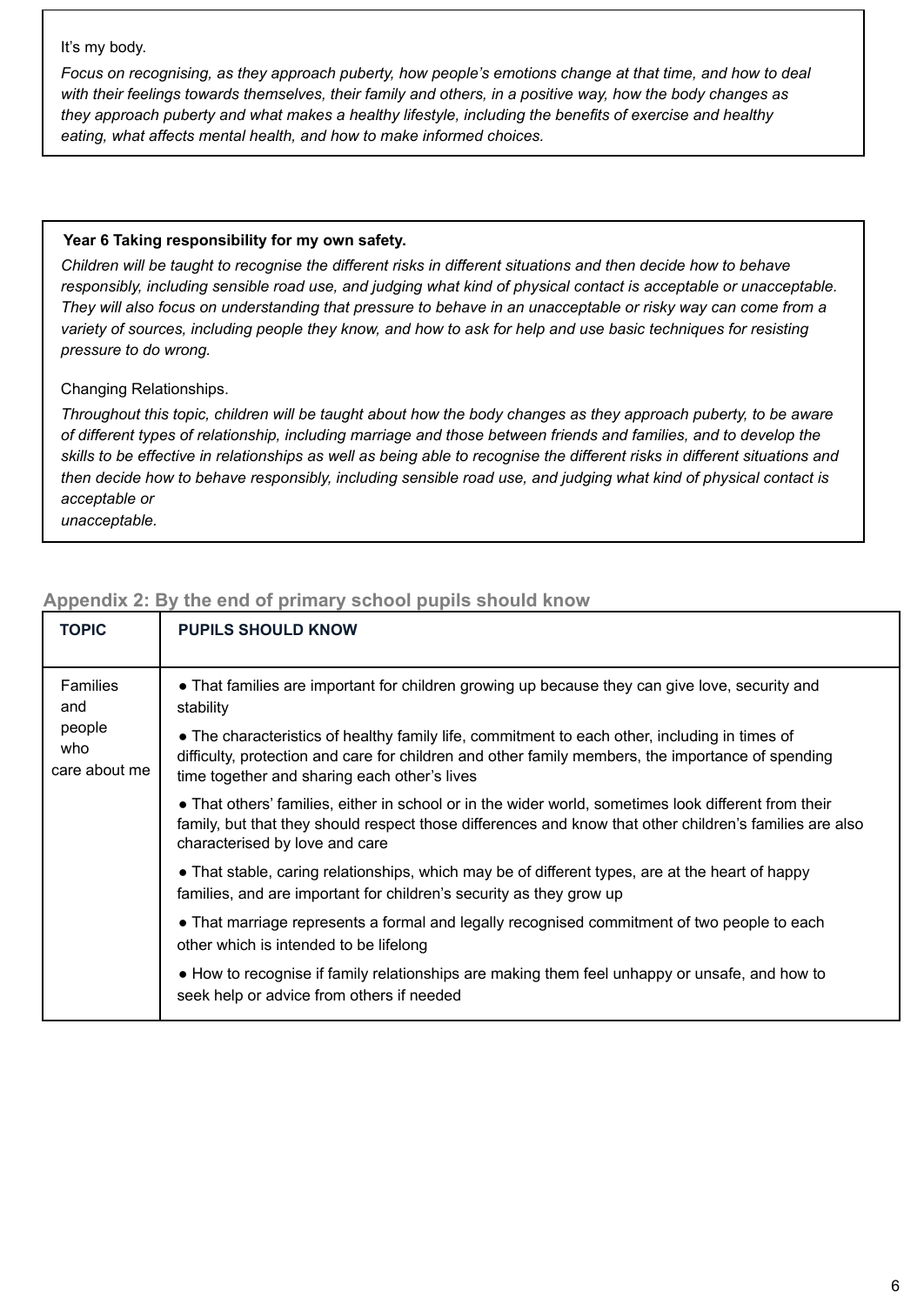| Caring<br>friendships       | • How important friendships are in making us feel happy and secure, and how people choose and<br>make friends                                                                                                                                                                                                                                                                                                                                        |
|-----------------------------|------------------------------------------------------------------------------------------------------------------------------------------------------------------------------------------------------------------------------------------------------------------------------------------------------------------------------------------------------------------------------------------------------------------------------------------------------|
|                             | • The characteristics of friendships, including mutual respect, truthfulness, trustworthiness, loyalty,<br>kindness, generosity, trust, sharing interests and experiences and support with problems and difficulties<br>• That healthy friendships are positive and welcoming towards others, and do not make others feel<br>lonely or excluded                                                                                                      |
|                             | • That most friendships have ups and downs, and that these can often be worked through so that the<br>friendship is repaired or even strengthened, and that resorting to violence is never right . How to<br>recognise who to trust and who not to trust, how to judge when a friendship is making them feel<br>unhappy or uncomfortable, managing conflict, how to manage these situations and how to seek help or<br>advice from others, if needed |
| Respectful<br>relationships | • The importance of respecting others, even when they are very different from them (for example,<br>physically, in character, personality or backgrounds), or make different choices or have different<br>preferences or beliefs                                                                                                                                                                                                                     |
|                             | • Practical steps they can take in a range of different contexts to improve or support respectful<br>relationships                                                                                                                                                                                                                                                                                                                                   |
|                             | • The conventions of courtesy and manners                                                                                                                                                                                                                                                                                                                                                                                                            |
|                             | • The importance of self-respect and how this links to their own happiness                                                                                                                                                                                                                                                                                                                                                                           |
|                             | • That in school and in wider society they can expect to be treated with respect by others, and that in<br>turn they should show due respect to others, including those in positions of authority . About different<br>types of bullying (including cyberbullying), the impact of bullying, responsibilities of bystanders<br>(primarily reporting bullying to an adult) and how to get help                                                         |
|                             | • What a stereotype is, and how stereotypes can be unfair, negative or destructive • The importance                                                                                                                                                                                                                                                                                                                                                  |
|                             | of permission-seeking and giving in relationships with friends, peers and adults                                                                                                                                                                                                                                                                                                                                                                     |
|                             |                                                                                                                                                                                                                                                                                                                                                                                                                                                      |
| Online<br>relationships     | • That people sometimes behave differently online, including by pretending to be someone they are<br>not                                                                                                                                                                                                                                                                                                                                             |
|                             | • That the same principles apply to online relationships as to face-to face relationships, including the<br>importance of respect for others online including when we are anonymous                                                                                                                                                                                                                                                                  |
|                             | • The rules and principles for keeping safe online, how to recognise risks, harmful content and<br>contact, and how to report them                                                                                                                                                                                                                                                                                                                   |
|                             | • How to critically consider their online friendships and sources of information including<br>awareness of the risks associated with people they have never met                                                                                                                                                                                                                                                                                      |
|                             | • How information and data is shared and used online                                                                                                                                                                                                                                                                                                                                                                                                 |
|                             |                                                                                                                                                                                                                                                                                                                                                                                                                                                      |